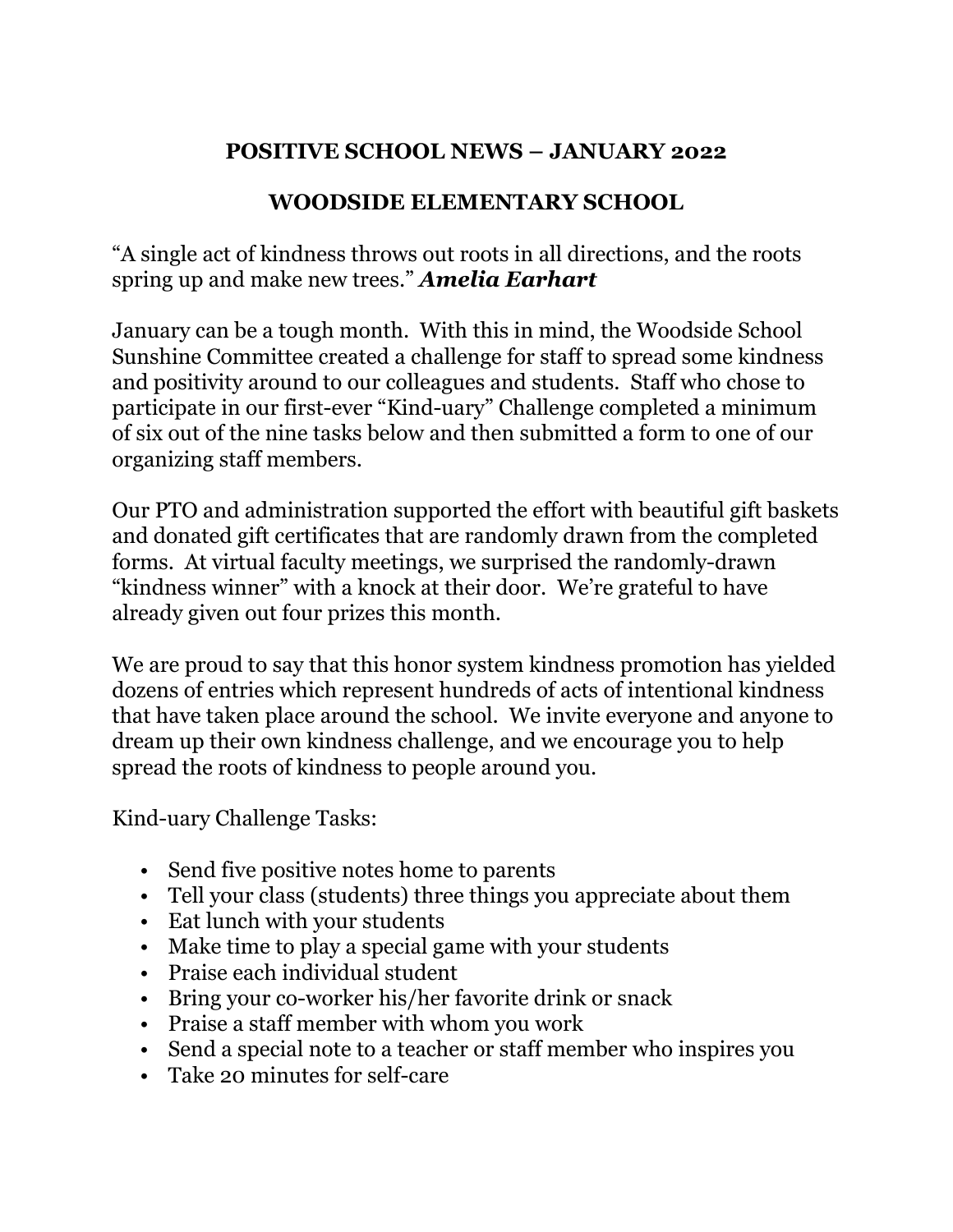### **BOWDOINHAM COMMUNITY SCHOOL**

Our Kindergarten classes have continued with Woods Wednesday every week, getting out into nature for play and learning. Even in very cold weather we can go out, since we have put a focus on appropriate, warm outdoor clothing for everyone. One of our classes maintains a blog – *bhmforestdays.org* – where you can keep track of the adventures our Bowdoinham Kindergartners are having.

### **BOWDOIN CENTRAL SCHOOL**

- 1. The Bowdoin Aquarium is set to return to Bowdoin Central School. This second grade project asks students to research an ocean animal and then write a non-fiction expert piece of writing. Students then historically present these projects to the community. We will be presenting again this year on a smaller scale. This will be along with a visit from Maine author Mary Cerullo.
- 2. In December Bowdoin Central School began extended school day programs four days a week. These before-school and after-school help sessions support students individually to make progress on academic goals. These sessions support almost 50 Bowdoin Central School students and are taught by seven Bowdoin Central School educators.
- 3. This fall Stephanie Dustin, our Learning Commons educator, ran a very successful coding club before school. Students were introduced and honed their coding skills during this morning program.
- 4. Our students did well on fall NWEA's with improvement over the previous school year in both math and ELA.
- 5. We are working with Green Scouts, the Bowdoin Central School Environmental Club and the Bowdoin Parent Teacher Club to start a disposable mask recycling program. We are purchasing Personal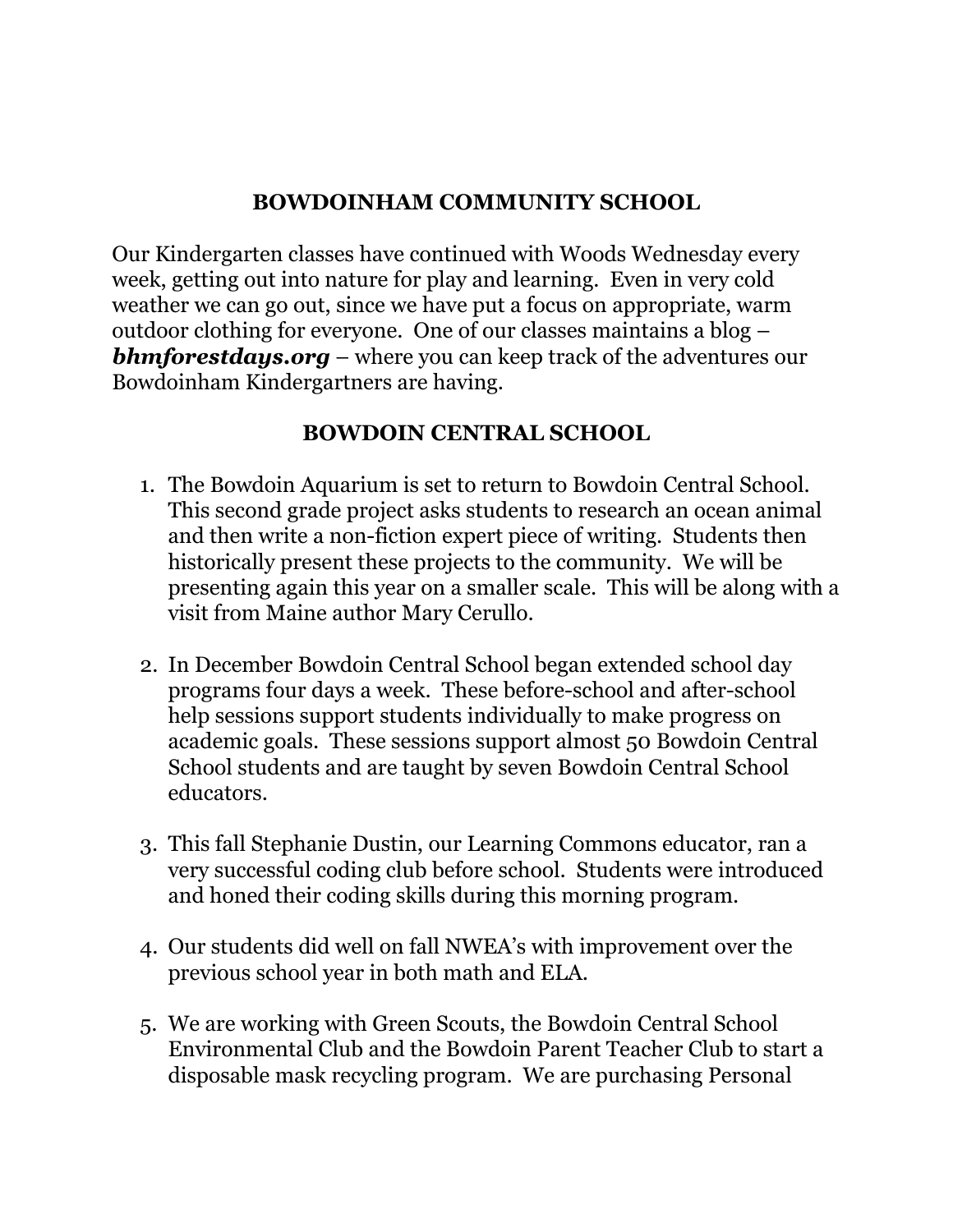Protective Equipment recycling boxes. This project is to reduce waste associated with mask wearing.

- 6. Bowdoin Central School teamed up with Bowdoin Community Cares to support families in need over the holidays through the Community Giving Tree.
- 7. Bowdoin Central School students are very excited for the annual Winter Carnival Week, which will be held from February 14 through February 18. Each day of the week will be a different theme including Class Colors Day, Crazy Hat Day, PJ Day and so on. This all culminates on Friday, February  $18<sup>th</sup>$ , with the Day of Champions. This is a day of active events mostly outdoors to celebrate the winter season and this year's Olympics. We are also doing our annual Power Pennies event with all proceeds going to Bowdoin's own Wilderness Miracles Wildlife Rehab. This local non-profit works to rehabilitate Maine wildlife. We are doing a supply drive.

### **HARPSWELL COMMUNITY SCHOOL**

At Harpswell Community School we had a special "snuggle up and read" time on Friday, January 14, which happened to coincide with Pajama Day. This had actually been postponed from the previous Friday, which was a snow day. Some children were very conflicted about having a snow day because they were so looking forward to "snuggle up and read" time. Staff promoted this time as a chance to slow down, relax, and foster the joy for reading's sake. It was such a big hit that we plan to make it a regular occurrence at Harpswell Community School.

#### **WILLIAMS-CONE SCHOOL**

Throughout the month of January the School-Wide Positive Behavior Challenge is focused on being responsible learners. Students are earning extra PAWS slips for demonstrating responsible behavior in all school settings. Each classroom has been given the challenge to fill a large jar with the extra PAWS slips (small pieces of paper with a "paw" printed on them). For every jar that is filled, a desk will be purchased for a student in the country of Malawi through the K.I.N.D. (Kids in Need of Desks) Fund sponsored by Unicef USA. Not only does this challenge help reinforce